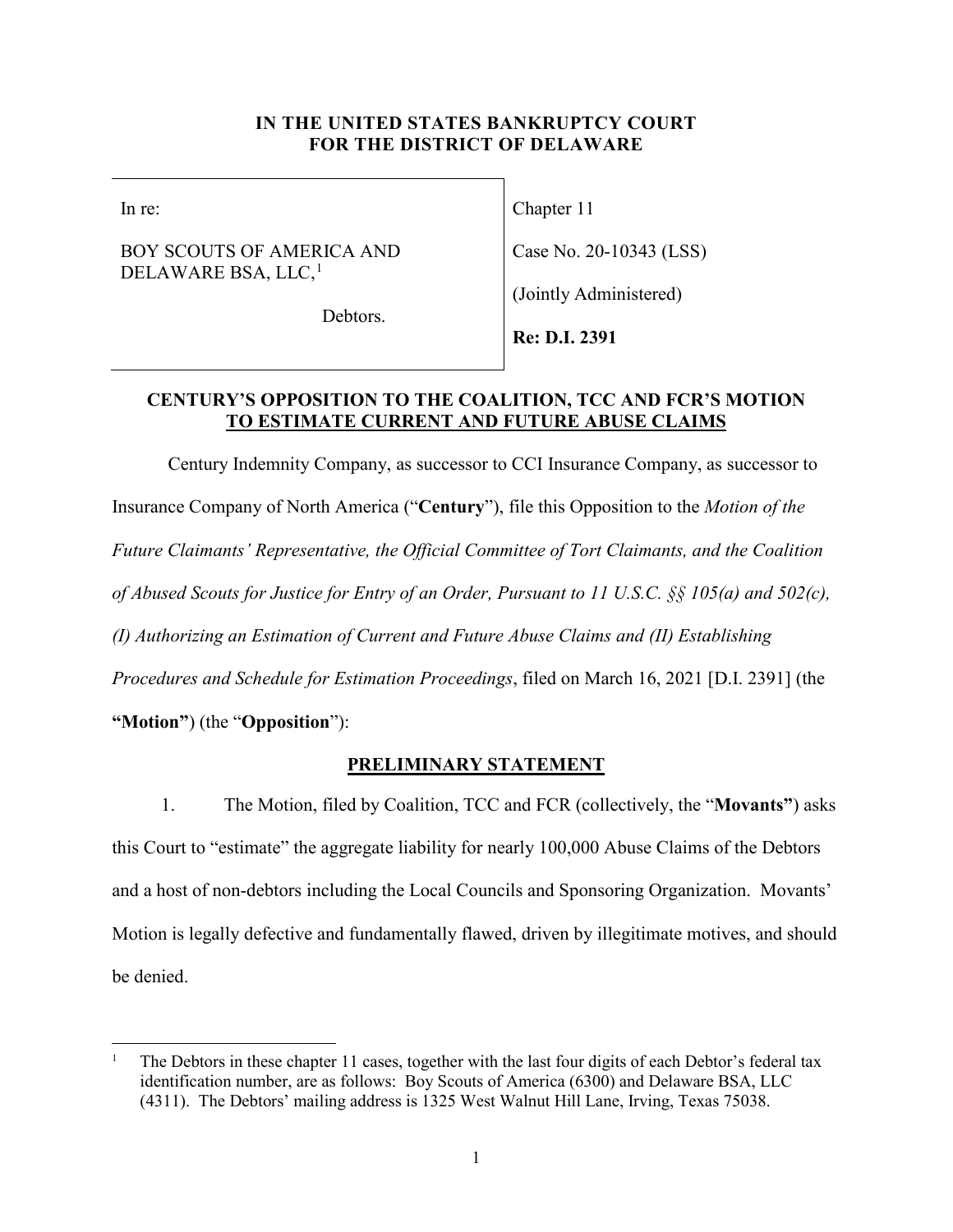2. If granted, the Movants' Motion would result in this Court would be the first ever to purport to determine the aggregate liability of sexual abuse cases—something that has not been done before in US jurisprudence. The only reported case that has even considered such an estimation squarely rejected it. *See In re Roman Catholic Archbishop of Portland in Oregon*, 339 B.R. 215 (Bankr. D. Or. 2006). Compounding the extraordinary relief is Movants' request to estimate *non-debtor* liabilities.

3. The relief sought through the Motion is wholly outside the authority of this Court to grant. Movants' Motion does not satisfy any of the requirements for estimation under Bankruptcy Code section 502(c). Movants do not seek the estimation of any individual "claim"; the estimation is not "for purpose of allowance" of any claim; and there is no evidence to suggest that any Abuse Claim must be estimated now to avoid "undu[e] delay [in] the administration of the case." 11 U.S.C. § 502(c). This alone is a basis to deny the Motion.

4. In seeking to estimate the whole case value of the claims, the Movants ask this Court to estimate not just the liability of the Debtors but also the liability of the non-debtor Local Councils and Sponsoring Organizations for the Abuse Claims. Nothing in Section 502(c) authorizes a bankruptcy court to estimate the liabilities of non-debtors. Nor does this Court have a jurisdictional basis to issue such relief with regard to a non-debtor. For this reason too, the Motion should be denied.

5. Movants openly admit that liquidation or estimation of individual claims is *not* the purpose of their Motion. Movants instead seek an estimation of what they contend is "aggregate liability", not an estimate of any specific Abuse Claim. Indeed, Movants stress that the estimation will *not* liquidate any individual Abuse Claim. That determination, Movants explain, will be reserved for separate proceedings—which Movants contemplate will occur after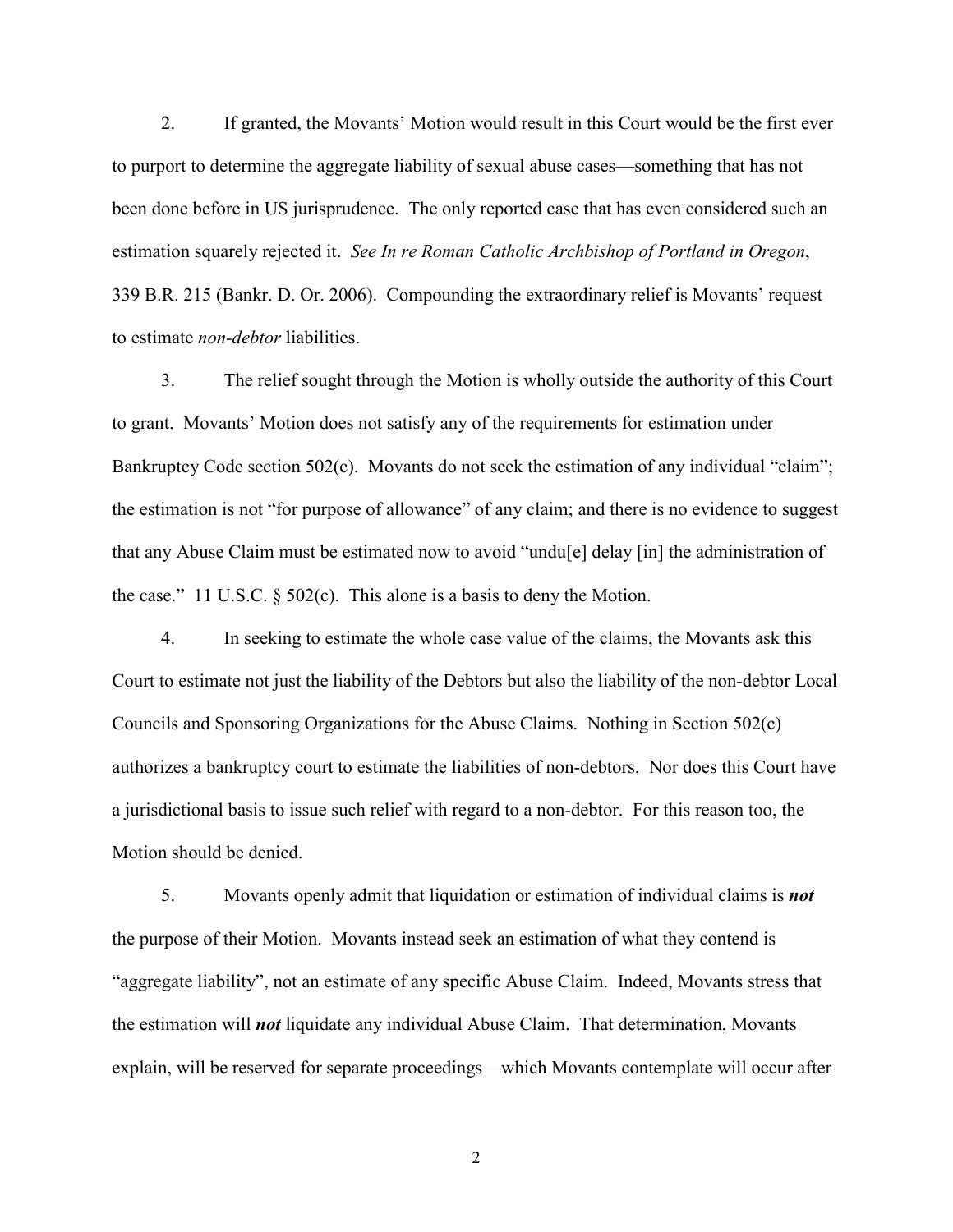a plan has been confirmed—by a plaintiff controlled trust outside the overview of any court. *See*  Mot. at 1 n.3. By Movants' own admission, then, the Motion will not fix the amount of any individual Abuse Claim for purposes of determining any individual claimant's right to receive a distribution from the Boy Scouts' bankruptcy estate.

6. Rather, Movants want this Court to "estimate" the Debtors' and non-debtors' aggregate liability, by year, precisely so that they never have to prove up the validity of any Abuse Claim in any court. In particular, Movants hope to obtain an "estimation" from this Court that they can later parade before a non-bankruptcy court in subsequent coverage litigation as a purported adjudication by this Court of the Debtors' and non-debtors' aggregate liability for Abuse Claims. Simply put, Movants seek estimation not for bankruptcy purposes at all, but rather for insurance coverage purposes. For this reason, too, the Motion should be denied.

7. There is also more than a hint that the motion was filed for another ulterior purpose. The estimation motion proposes a 111-day discovery and litigation schedule that "conveniently expires right at the debtor's statutory exclusivity period," when the Debtors would lose their exclusive right to propose a Chapter 11 plan (11 U.S.C. § 1121). *See* 03/17/21 Hr'g Tr. at 46 (Ms. Lauria, counsel for BSA).

8. Finally, even if the Motion had any merit (and it does not), the proposed "estimation" procedures are so prejudicial and contrary to basic notions of due process that they should be denied. There is no semblance of fairness or due process to what is proposed.

#### **ARGUMENT**

# **A. Movants Are Asking This Court to Do Something That Has Never Been Done By Another Court—Estimate the Aggregate Liability of the Debtor and Non-Debtors for Tens of Thousands of Highly Particularized Abuse Claims**

9. Movants' Motion is entirely devoid of any precedent for holding estimation proceedings to determine the aggregate liability in a sexual abuse claims. In fact, the one abuse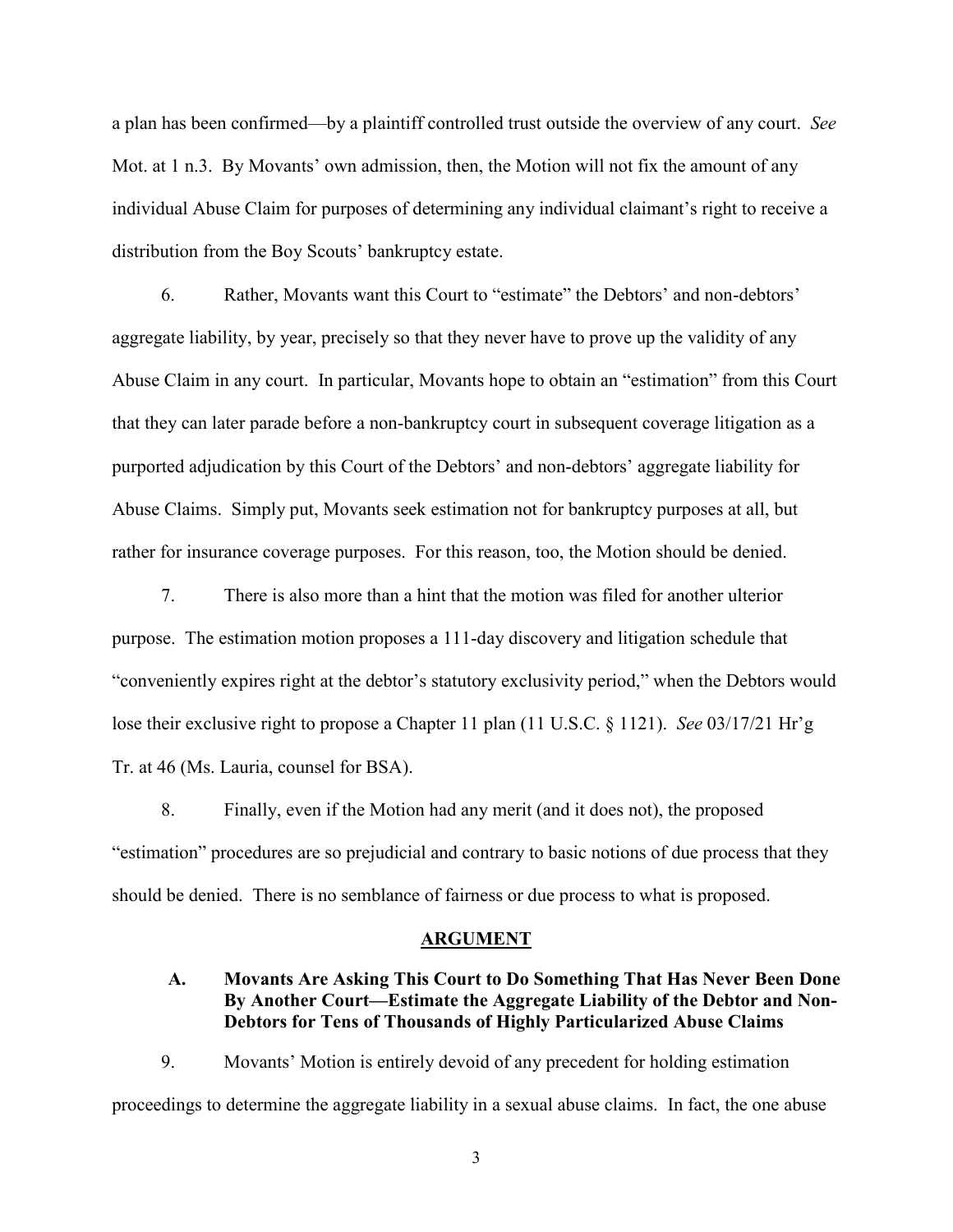case that Movants did cite squarely contradicts their position. In *In re Roman Catholic Archbishop of Portland in Oregon*, 339 B.R. 215 (Bankr. D. Or. 2006), the court found fundamental flaws in an aggregate value estimation for purposes of distribution. *See id.* at 224. ("A claimant's right to a remedy for tortious behavior could be substantially and irreversibly affected by the estimation, where estimation is being used to establish a cap on the fund that will be available to pay liquidated claims."). Thus, the court did not endorse the Movants' request for an estimation of the aggregate value of sexual abuse claims. *See id.* (noting that the "consequences of estimation for purposes of voting and confirmation issues only are *much less drastic* than of estimation for purposes of distribution." (emphasis added)).<sup>[2](#page-3-0)</sup>

10. Movants are proposing precisely what was rejected by the *Archbishop of Portland* court—an estimation that will be binding on all parties and "set a *de facto* cap on BSA's aggregate liability for the estimated claims by defining the maximum amount BSA and beneficiaries of any channeling injunction must make available for distribution under the plan" to abuse claimants. Mot. at 4. Compounding this problem is Movants' extraordinary request to estimate the Local Councils' and Chartered Organizations' sexual abuse liabilities.

11. Furthermore, the Movants' proposed estimation procedures would strip the due process rights of the insurers and all other parties. Their proposed violation of parties' constitutional rights further demonstrates why the Court must reject the Motion. "[D]ue process likely requires an individualized estimation of claims, as opposed to the estimation process

<span id="page-3-0"></span><sup>&</sup>lt;sup>2</sup> Recognizing the sparse case law on estimations for distribution purposes, one bankruptcy court observed that estimating sexual abuse claims would likely create "significant disputes concerning how it should be accomplished." *In re Roman Cath. Bishop of San Diego*, 374 B.R. 756, 760 (Bankr. S.D. Cal. 2007) ("The possibility of further appeals is also high since the Debtor's desired process will deprive plaintiffs of their Seventh Amendment right to a jury trial."). These concerns underscore that the Movants' proposal contradicts the Bankruptcy Code, which intended estimation to solve, not exacerbate, delays in the administration of these cases.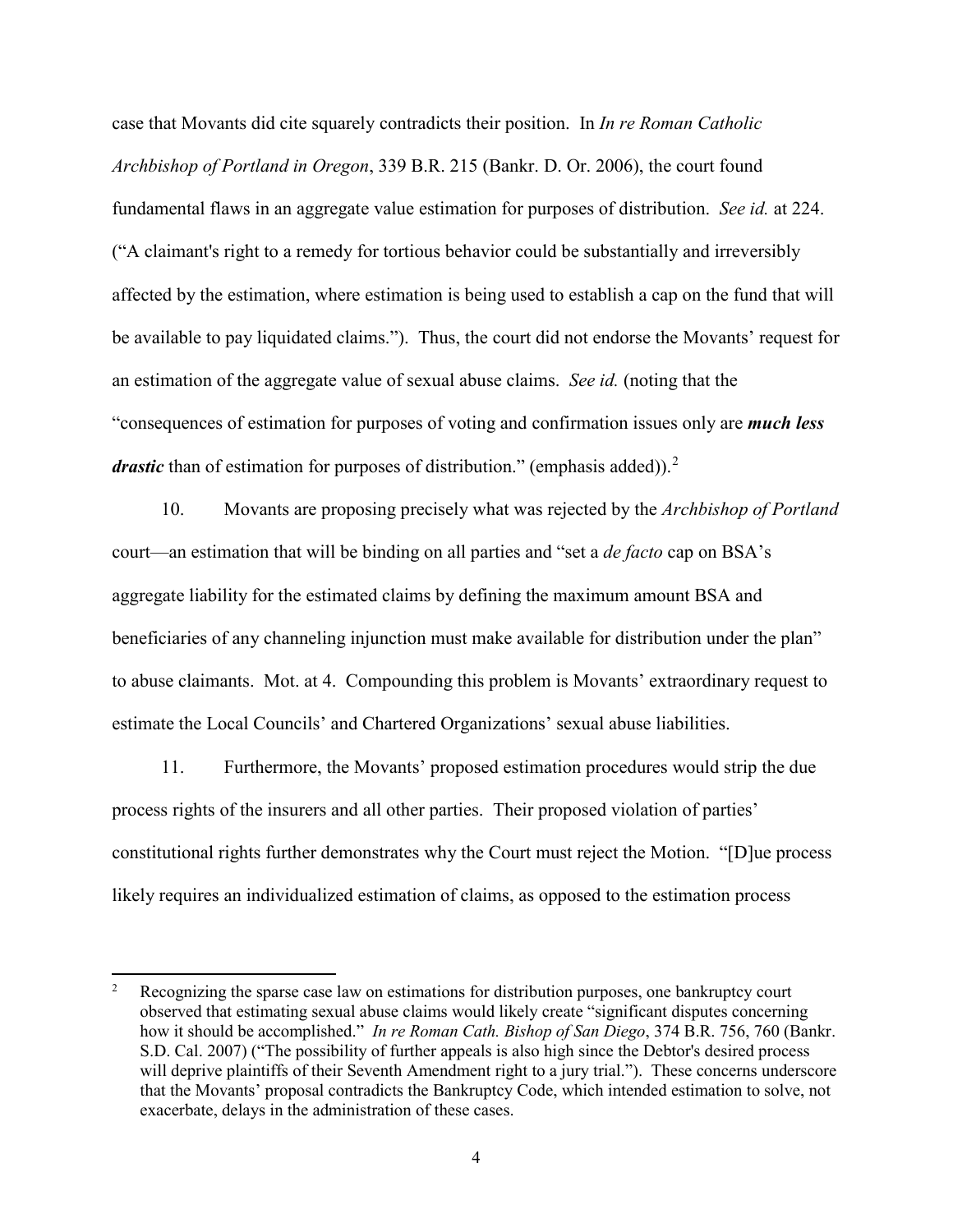debtor proposes for present child sex abuse claims, which divides the claims into a few groups and uses the estimated amount for each claim in the given group." *In re Roman Catholic Archbishop of Portland in Oregon*, 339 B.R. at 223. Though the Oregon Bankruptcy Court did not believe that estimation automatically required "mini-trials for each claim," it urged that it would "explore with the parties methods for individualizing the estimation process." *Id.* (noting that selecting a methodology was "premature" but suggesting options such as appointing an expert and conducting advisory summary jury trials).

12. *Archbishop of Portland*'s warning to engage in a more tailored assessment of claims is especially imperative here where there is an extraordinarily high number of claims and significant variation in the monetary worth of each claim. Restricting BSA's total liability without taking an individualized look at the underlying claims would do nothing to get at the true value of the underlying sexual abuse claims for which they are responsible. This would deprive the insurers, the underlying claimants, and all other parties of their due process rights.

# **B. There Is No Basis To Estimate The Abuse Claims Under Section 502(c) Of The Bankruptcy Code**

13. The Movants' Motion is fundamentally flawed. None of section 502(c)'s three requirements for estimation is met here. Section 502(c) provides:

There shall be estimated *for purpose of allowance under this section* . . . any contingent or unliquidated *claim*, the fixing or liquidation of which, as the case may be, would *unduly delay the administration of the case*.

11 U.S.C. § 502(c) (emphasis added).

14. First, section 502(c) provides for the estimation only of a "contingent or unliquidated *claim*." The estimation thus must determine the amount of an individual claim or group of related claims, but there is no basis under 502(c) to estimate a debtor's aggregate liability for all mass-tort claims alleged against it. *See, e.g.*, *Bittner v. Borne Chem. Co.*, 691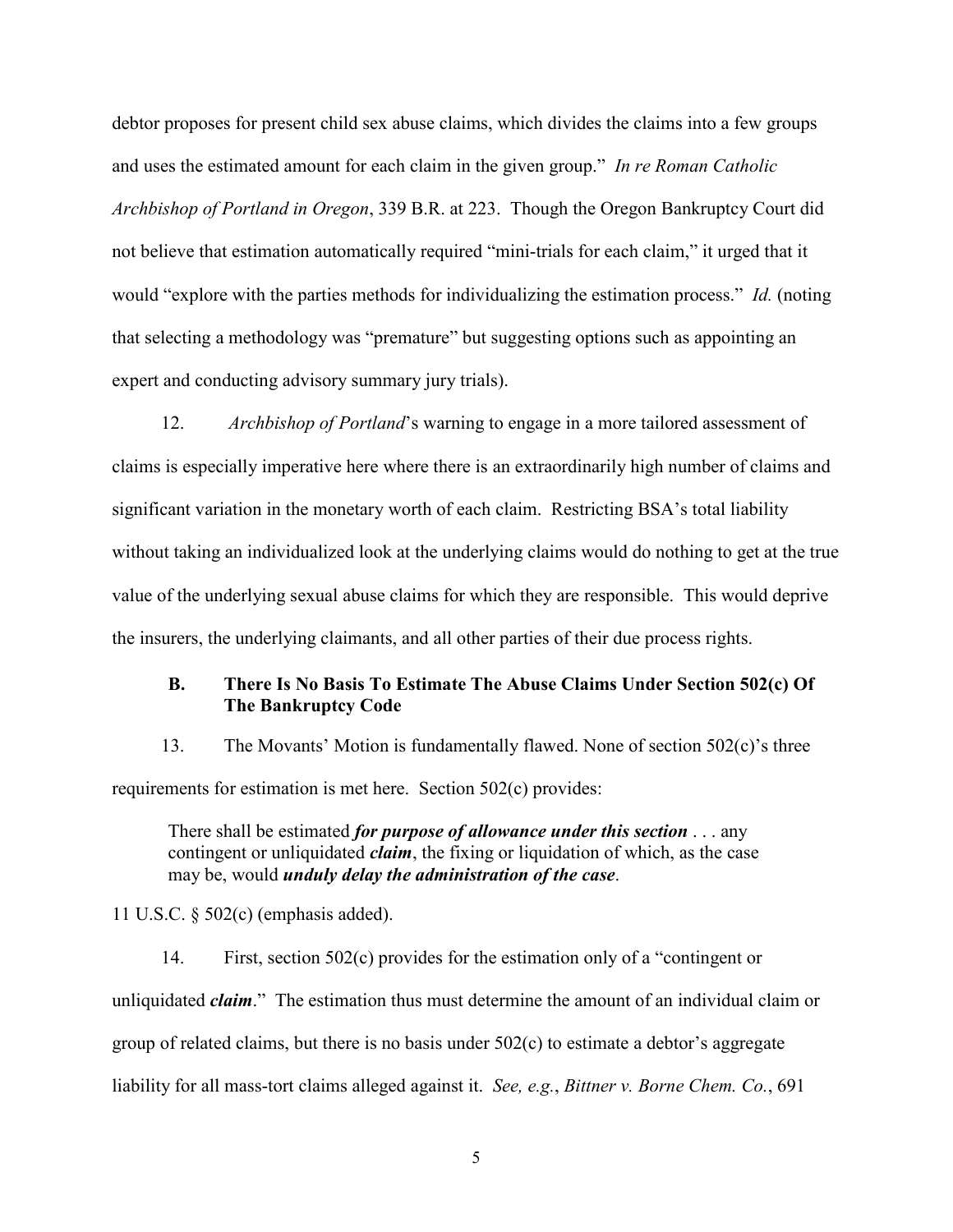F.2d 134, 135-137 (3d Cir. 1982) (affirming order estimating the allowed amount of a single unliquidated tort claim).

15. Second, the estimation must be "for purpose of allowance under this section." As this Court has explained, because "section  $502(c)$  ... requires that the court estimate [an unliquidated claim] 'for purpose of allowance under this section,'" "estimation under section 502(c) results in allowing a claim for purposes of the entire case, and is no different than a claim allowed under section 502(a) or (b)." *In re Pacific Sunwear of California, Inc.*, No. 16-10882, 2016 WL 4250681, at \*3 (Bankr. D. Del. Aug. 8, 2016) (Silverstein, J.); *see also In re Stone Hedge Props.*, 191 B.R. 59, 63-64 (Bankr. M.D. Pa. 1995) ("estimation … under 11 U.S.C. § 502(c) … appears to confine itself to 'contingent or unliquidated' claims for distribution purposes").

16. Third, section 502(c) permits the estimation of a contingent or unliquidated claim only if "the fixing or liquidation" of the claim through the normal claims-allowance process under section 502(a)-(b) of the Bankruptcy Code (or in the tort system) "would unduly delay the administration of the case." *See, e.g.*, *Kool, Mann, Coffee & Co. v. Coffey*, 300 F.3d 340, 357 (3d Cir. 2002) (affirming denial of Section 502(c) estimation of creditor's claim because adjudicating the claim's allowance under Section 502(b) would not delay the case).

17. Movants quite remarkably admit that none of those three requirements is met here. As the Motion states:

Estimation of aggregate liability will *not* determine the liquidated amount of any particular individual claim. The plan contemplated by the Movants will likely provide that such individual amounts will be determined through trust distribution procedures (the "TDP") or through release of actions into the tort system as permitted by the TDP*.*

Mot. 1 n.3 (emphasis added).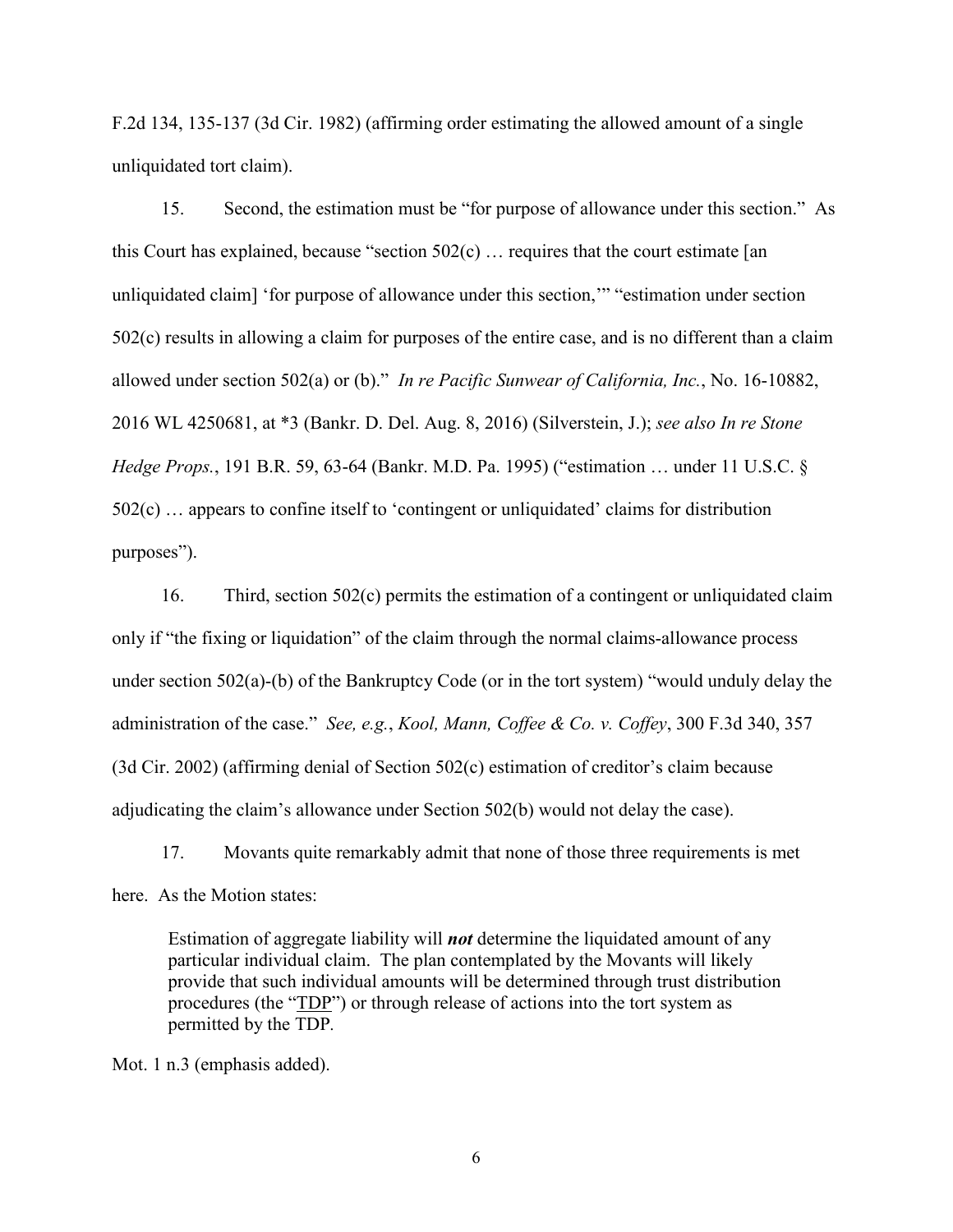18. Thus, Movants are not asking the Court to estimate the amount of any individual "claim," as section 502(c) authorizes, but rather to estimate the Debtors' aggregate liability, by year, for nearly 100,000 Abuse Claims. In fact, Movants assume that individual Abuse Claims will be liquidated, for distribution purposes, by a plaintiff controlled trust post-petition, not pursuant to the estimation proceeding.

19. Nor are Movants asking the Court to estimate any individual Abuse Claim "for purpose of allowance under [section 502]." Instead, they propose allowance and liquidation of individual Abuse Claims to occur entirely outside any judicial scrutiny, pursuant to a separate post-confirmation process run by a plaintiff controlled trust, which is itself is a concession that there is no need to liquidate the nearly 100,000 Abuse Claims now, through an estimation proceeding, to avoid unduly delaying the case. *See, e.g.*, *In re Dow Corning Corp.*, 211 B.R. 545, 565-66, 574 (Bankr. E.D. Mich. 1997) (denying the estimation motions because the movants had failed to show any "undue" delay because "individual tort claims would . . . be liquidated" after "a plan of reorganization is confirmed" pursuant to a "post-confirmation liquidation [process for the] tort claims.").

# **C. There Is No Legitimate Bankruptcy Purpose or Need For An "Estimation" of the Abuse Claims**

20. Movants fail to identify any legitimate bankruptcy purpose or need for the requested estimation. Movants are fully aware that their Motion, if granted, would obliterate any chance of plan confirmation within BSA's exclusivity period. Indeed, that is their intended outcome. It defies logic to envision a scenario in which this Court (or any court) could litigate the more than 100,000 Abuse Claims within 111 days. Yet, that is the Movants' proposed timeline for estimation, which BSA's counsel and this Court recognized as "conveniently expir[ing] right at the debtor's statutory exclusivity period" for proposing a Chapter 11 plan. *See*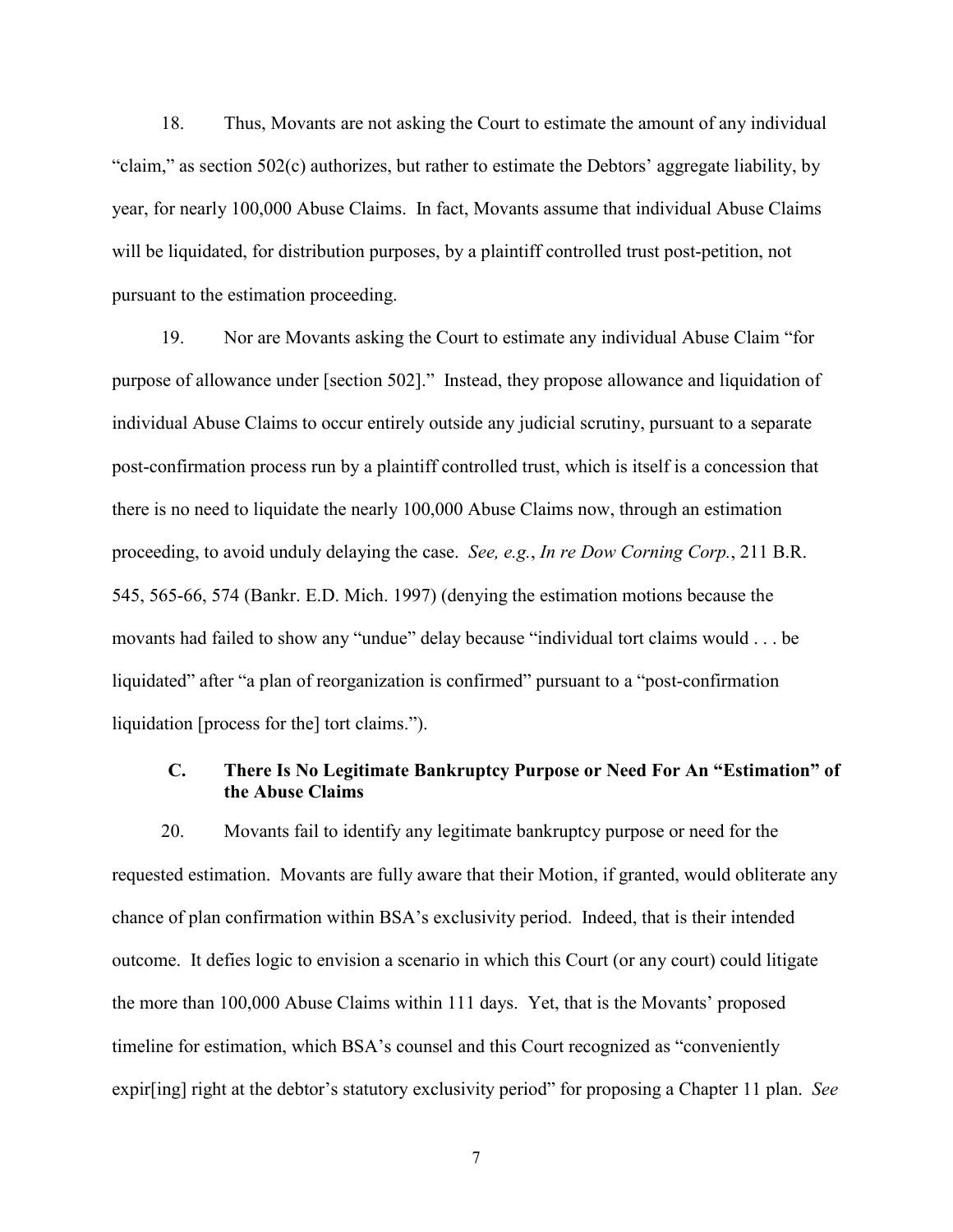03/17/21 Hr'g Tr. at 46. Movants even admitted on the record that their proposed timeline is "very aggressive" and ultimately "will be subject to the court's availability." *Id.* at 29, 34.

21. Yet, Movants argue that the Court should estimate the aggregate amount of Abuse Claims so that Abuse Claimants will know how much money is available. Mot. at 12-13. But knowing that would require not just an estimate of the aggregate Abuse Claims against the trust, but also a determination of the amount of the trust's assets, including insurance recoveries, and a host of other things such as the amount of the claims that fall into the Debtors' and non-debtors' self-insured retentions and uninsured periods. But what if any amount of the claims that are recoverable from insurance cannot be determined except in insurance-coverage litigation. In any event, plans are often confirmed even though creditors do not know their likely recoveries.

22. There is no need to "estimate" the Abuse Claims to provide "adequate information" about such a plan in a disclosure statement under 11 U.S.C. § 1125. Nor is the Court required to determine the value of unliquidated tort claims. "There is no requirement in case law or statute that a disclosure statement estimate the value of specific unliquidated tort claims." *In re A.H. Robins Co., Inc.*, 880 F.2d 694, 697 (4th Cir. 1989) (district court did not abuse discretion in approving disclosure statement that did not estimate value of unliquidated tort claims). Indeed, the debtors in almost all other mass tort bankruptcy cases—including the *Imerys* case—have had their disclosure statements approved without the debtors volunteering values for disputed contingent claims or conceding liability. Likewise, Courts have approved disclosure statements, including in the mass-tort context, that did not include any estimate of the mass-tort claims or claimants' likely recoveries from the trust. *See id.*[3](#page-7-0)

<span id="page-7-0"></span> <sup>3</sup> *See, e.g.*, Order (I) Approving Proposed Disclosure Statement For Debtors' And Shareholder Proponents' Joint Chapter 11 Plan Of Reorganization; (II) Approving Form And Manner Of Notice Of Hearing On Proposed Disclosure Statement; (III) Establishing And Approving Plan Solicitation And Voting Procedures; (IV) Approving Forms Of Ballots, Solicitation Packages, And Related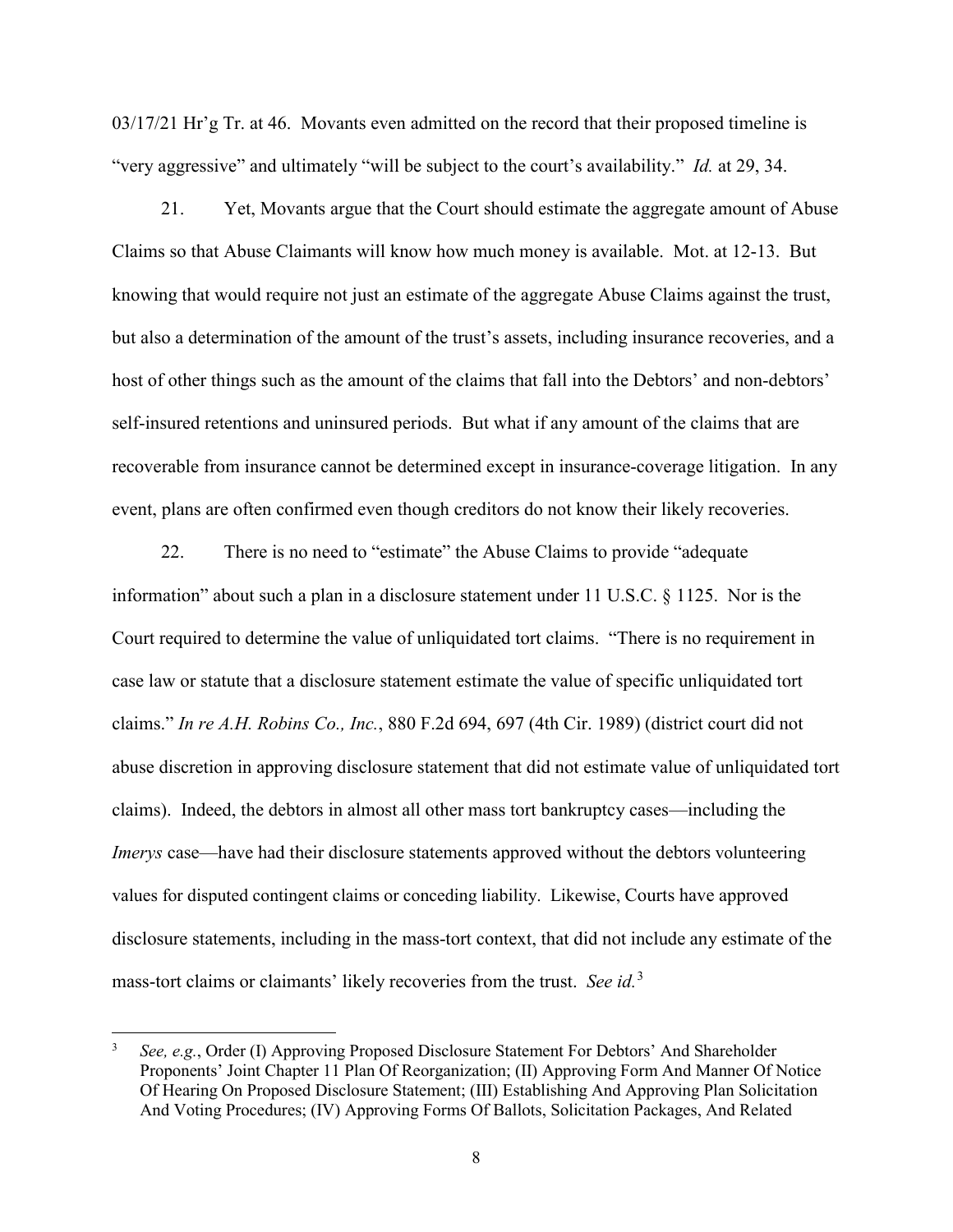23. Movants also contend that the Court must estimate the Abuse Claims to resolve potential objections to confirmation of a plan. Mot. at 13-15. Although Movants suggest that the Abuse Claimants will vote to reject the Debtors' plan and object to its confirmation, it is premature, at the very least, to commence an expensive and time-consuming estimation proceeding now.

24. The Debtors' current plan provides that the Debtors' liability for the Abuse Claims will be channeled to the trust and liquidated under a TDP; that various assets will be contributed to the trust, including cash, property, and potential causes of action against insurers for coverage; and that the Abuse Claims, in whatever amounts those Claims may ultimately be allowed, will be paid a pro rata share of whatever amounts are realized from the trust's assets.<sup>[4](#page-8-0)</sup> The plan includes no provision obligating the Debtors, after confirmation, to contribute any additional funding to the trust. In short, as long as the Debtors can afford to make their initial (and only) contribution to the trust, it does not matter how large or small the aggregate Abuse Claims prove to be except to determine amounts falling in self-insured retentions, deductibles and uninsured periods and the Movants do not intend to do this. *See Dow*, 211 B.R. at 568-69 (denying estimation of mass-tort claims because estimation was not necessary to determine whether plan was feasible; no matter how large the debtor's liability was, plan was feasible because debtor had financial ability to make its one-time, capped, contribution to trust).

 $\overline{a}$ 

Notices; And (V) Granting Related Relief, *In re PG&E Corp.*, No. 19-30088-DM (Bankr. N.D. Cal. Mar. 17, 2020), Dkt. No. 6340; Disclosure Statement For Debtors' And Shareholder Proponents' Joint Chapter 11 Plan Of Reorganization at 24, *In re PG&E Corp.*, No. 19-30088-DM (Bankr. N.D. Cal. Mar. 17, 2020), Dkt. No. 6353 (disclosing that 83,000 fire-victim claims had been filed, mostly in "unknown" amounts, and that "[a]s a result, it is not currently possible to predict what any specific claimant will be paid or a percentage recovery on such Claim any specific claimant should expect out of the approximately \$13.5 billion in total consideration that will be transferred to the Fire Victim Trust under the Plan").

<span id="page-8-0"></span><sup>4</sup> *See Amended Chapter 11 Plan Of Reorganization For Boy Scouts Of America And Delaware BSA, LLC* [D.I. 2293], at Art. III.A.10, Art. Art. IV, V. M.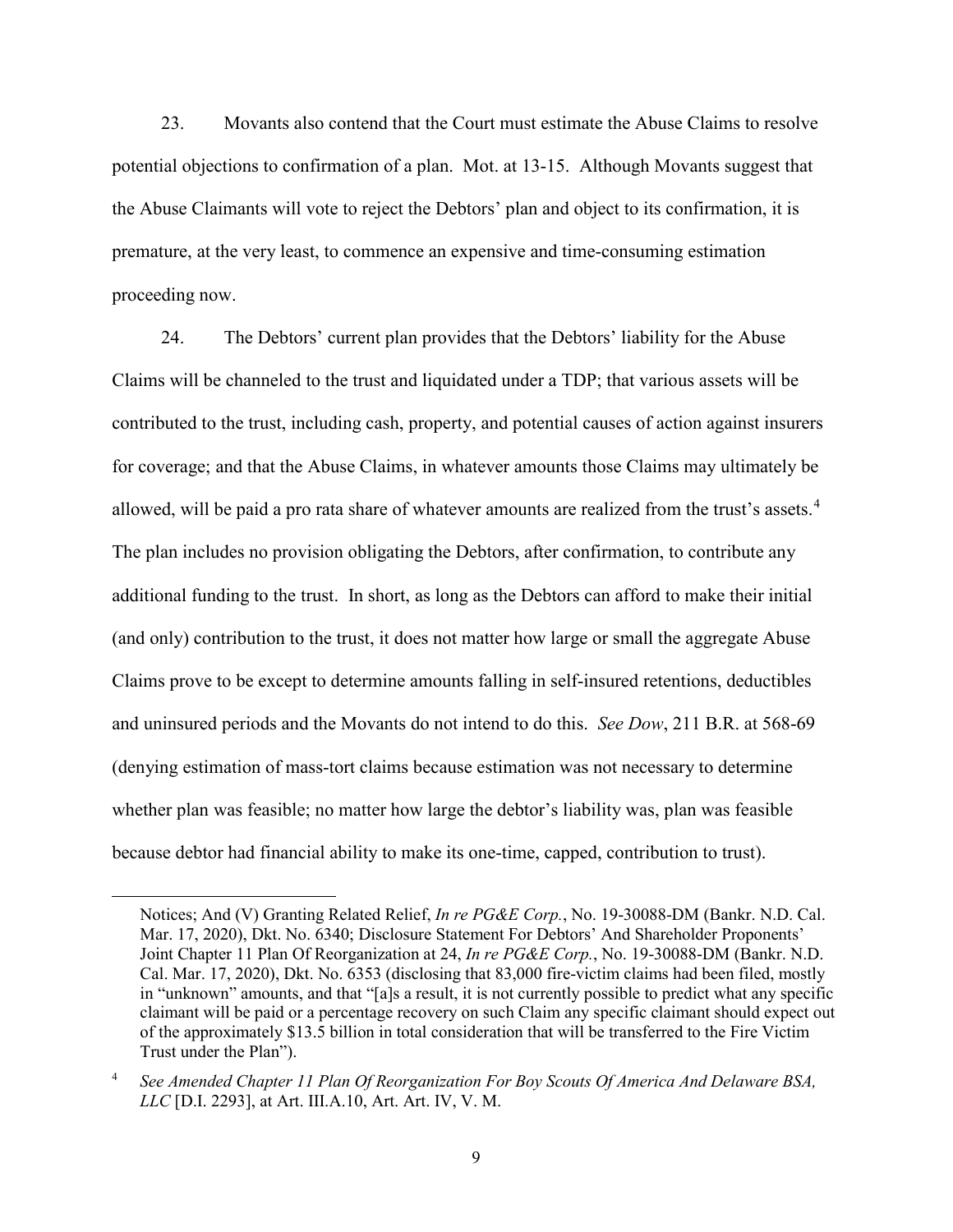25. On the eve of filing this objection, the Debtors filed an amended plan that contemplates an estimation of the Debtors' sexual abuse claims under pressure by the Coalition to do so. The Debtors have not filed a motion and may not do so but its estimation is no less flawed.

#### **D. Movants Improperly Seek to Estimate Claims Against Non-Debtors**

26. Movants' Motion is also legally defective insofar as Movants brazenly request the estimation of non-debtor liabilities. The Movants seek a whole case valuation of the Abuse Claims against whoever they may be asserted. Sometimes the liabilities may overlap but other times they may not. For example, at least two of the members of the Official Committee of Tort Claimants settled and were paid for their Abuse Claims by non-debtors prepetition but nonetheless were seated as member of the Committee.

27. Evaluating Abuse Claimants' potential state-law claims against *non-debtors*, including the liability of the non-debtor Local Councils and Sponsoring Organizations does not under any circumstance fall within the meaning of estimation under Section 502(c).

28. Nor does the Court have jurisdiction to estimation the liability of non-debtors in these circumstances. The bankruptcy court has limited jurisdiction over claims between nondebtors, which are "presumptively non-core." *See In re Exide Techs.*, 544 F.3d 196, 215, 217 (3d Cir. 2008) (noting that claims between non-debtors do not qualify as core proceedings and bankruptcy courts have limited jurisdiction over non-core proceedings). Courts routinely find that, in the context of mass tort cases, "claims between non-debtors are non-core or even entirely unrelated to the bankruptcy case." *Id.* at 217. As a non-core proceeding, the court would only be able to submit proposed findings of fact and conclusions of law to the district court, not issue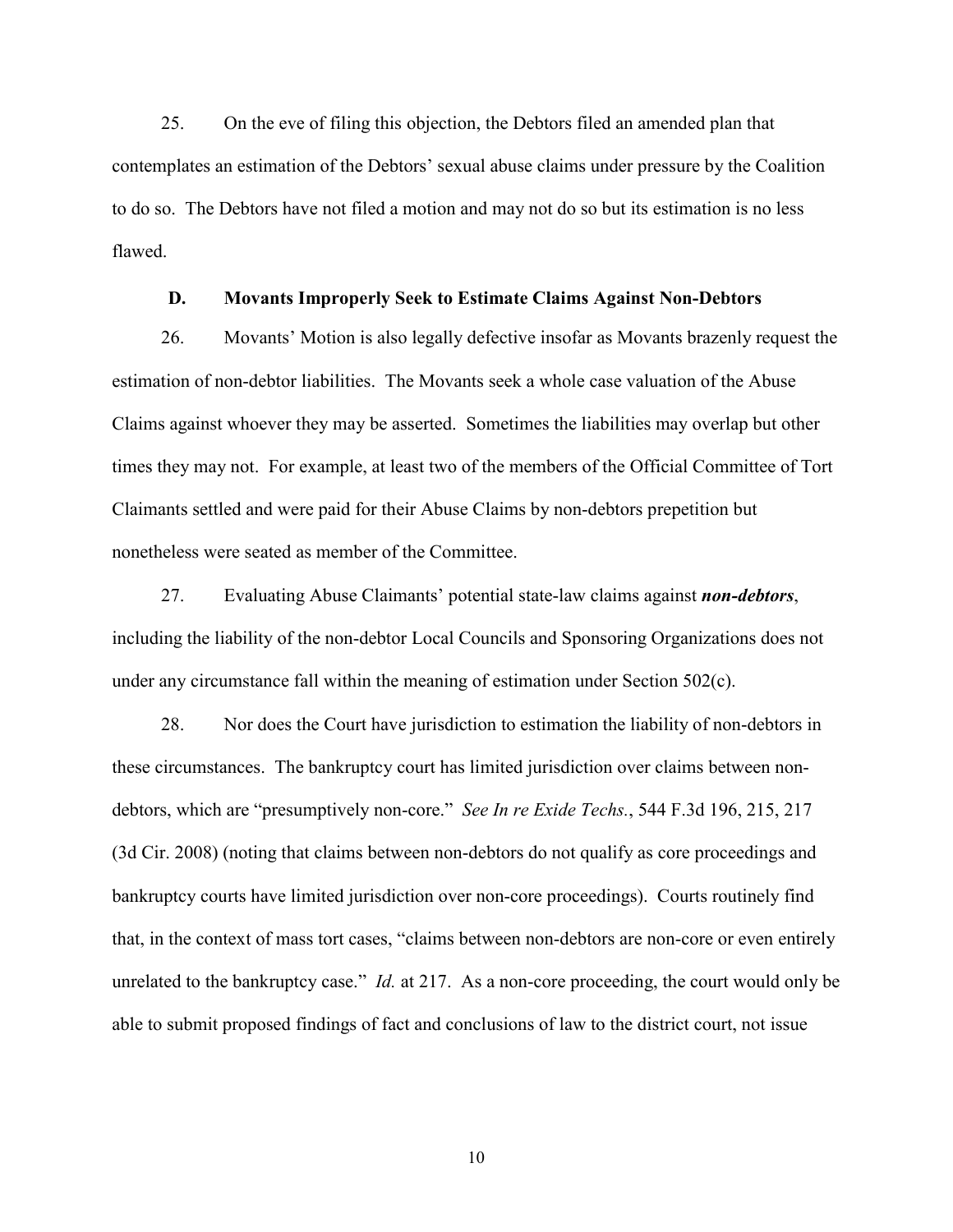orders. *Id.* at 205. The bankruptcy court's jurisdiction is limited to claims against the Debtors and cannot extend to non-debtors.

29. Under section 502(c), the Court can evaluate and estimate claims against the Debtors for purposes of allowance; it is not empowered to estimate claims of non-debtors. *See In re Fed.-Mogul Glob., Inc.*, 330 B.R. 133, 154 (D. Del. 2005) ("Section 502(c) only speaks of estimating claims for the purpose of allowance."); *In re Interco Inc.*, 137 B.R. at 998 ("A bankruptcy court is to estimate any contingent or unliquidated claims for the purpose of *allowance* in a bankruptcy case.") (emphasis added). When contemplating the allowance of claims under the Bankruptcy Code, it is only relevant in the context of claims against the debtor. *See* 11 U.S.C.  $\S$  502(b) (the court will allow a claim except to the extent "such claim is unenforceable against the debtor and property of the debtor"). An allowed claim is one "that may share in the assets of the bankruptcy estate." *See In re Interco Inc.*, 137 B.R. at 999. Section 502(c) does not confer authority to estimate the value of claims for non-debtors.

30. Movants admit that the estimation is not for purposes of allowance despite the limitation in the Code. The proposed estimation "including the extent to which those liabilities are shared [] by any local council or chartered sponsoring organization, will inform the contribution that can and should be expected from any local council and chartered organization." Mot. at 5.

31. Moreover, it is important to consider the context in which courts estimate claims, typically for feasibility, distribution, and voting on a plan. *See, e.g.*, *In re Pacific Gas & Electric Company*, 295 B.R. 635, 642 (Bankr. N.D. Cal. 2003) (estimating claims for purposes of voting on a plan and feasibility)*; In re Pizza of Hawaii, Inc.*, 761 F.2d 1374, 1382 (9th Cir. 1985) (estimation necessary for a determination of plan feasibility); *In re Trident Shipworks, Inc.*, 247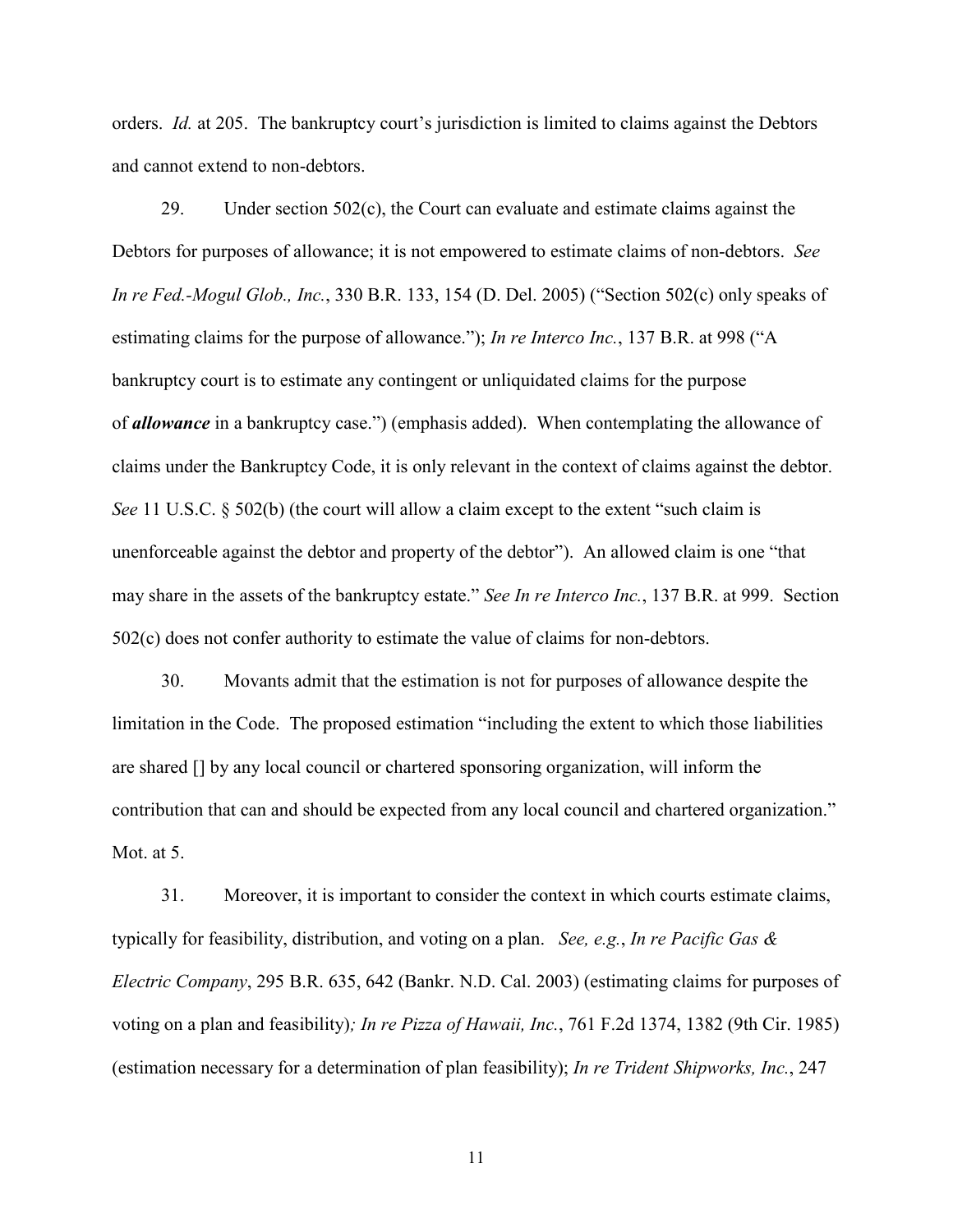B.R. 513, 514 (Bankr. M.D. Fla. 2000) (estimating claims for voting and distribution purposes). For each of these purposes, courts only examine the claims against the debtors, and any purported value of claims against non-debtors is not encompassed in those issues.

### **E. The Motion Is An Improper Attempt To Prejudice Insurers In State-Court Coverage Litigation**

32. Movants do not seek an estimation for the purpose of allowance under section 502(c) or for any plan-confirmation purpose under Section 1129. Rather, Movants' true objective is to obtain an order from this Court that that they can then weaponize in state court in subsequent insurance-coverage litigation as a purported adjudication by the Court of the Debtors' aggregate liability and that of the 250 non-debtor Local Councils and 5,000 Sponsoring Organization, by policy year, for the approximate 100,000 Abuse Claims—even though no court will have vetted the validity of a single Abuse Claim.

33. It is clear that Movants are seeking to follow the same script here, hoping that they can misuse an "estimation" to avoid the need ever to prove the validity of any Abuse Claim and to prejudice insurers in state-court coverage litigation, as in *Fuller-Austin Insulation Co. v. Highlands Ins. Co.*, 135 Cal. App. 4th 958 (Ct. App. 2006). Indeed, Movants assert that "a yearby-year estimation—of the sort we propose—will permit the Abuse Claim liability to be matched to the appropriate insurer(s) and policy(ies) of the BSA and/or the local councils," which will purportedly "resolv[e] ancillary disputes with and among the insurers about who is liable for what" and "solv[e] for such coverage disputes." Mot. at 16.

34. In short, Movants seek an estimation that not only fails to satisfy any of Section 502(c)'s requirements but is at war with its statutory purpose, that serves no other legitimate bankruptcy objective, and that, instead, is designed to prejudice Century and other carriers in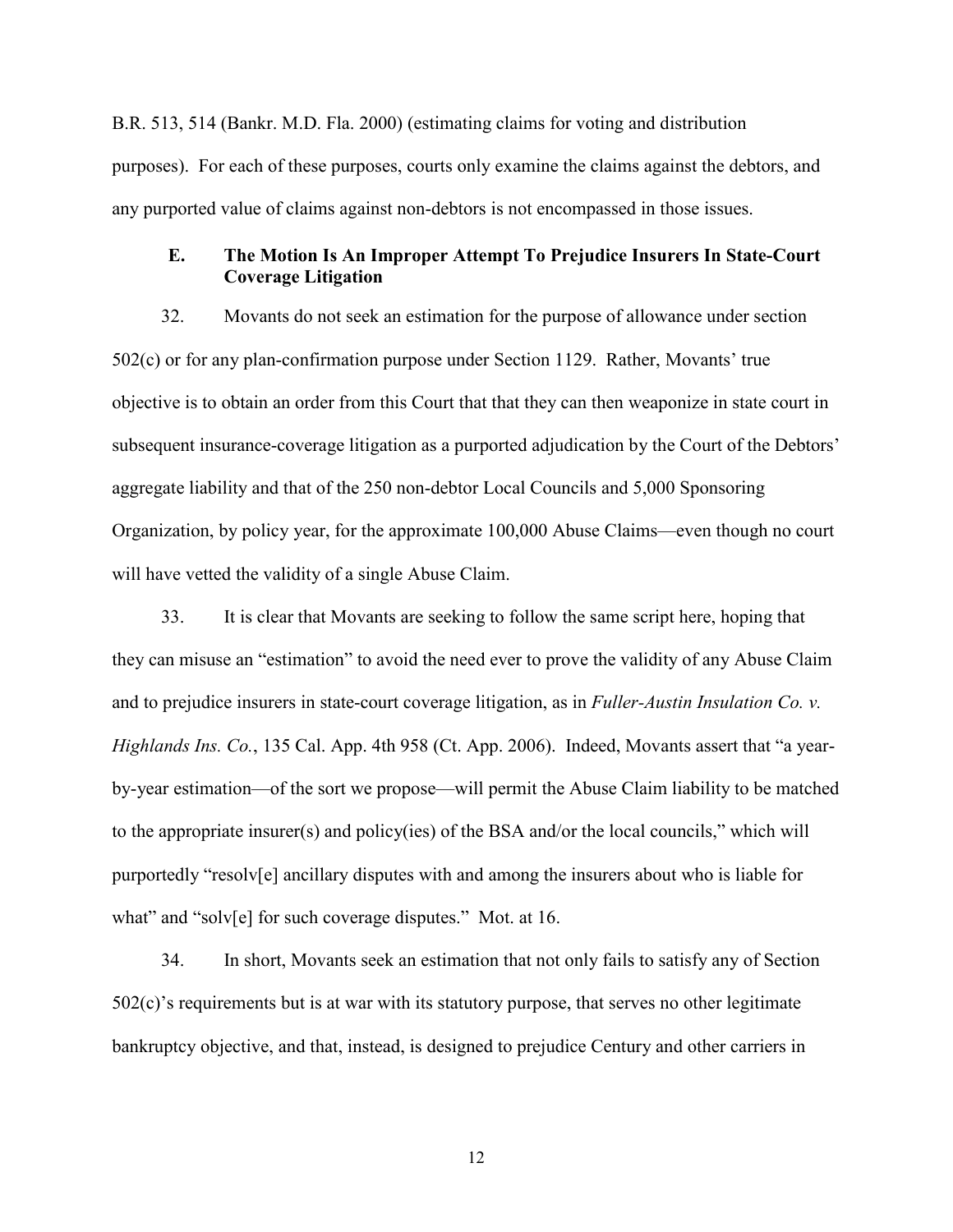future, state-law coverage litigation by preventing any court from scrutinizing any Abuse Claim. The Motion should be denied.

#### **F. The "Estimation" Procedures Are Improper**

35. Finally, even if estimation were allowed, the Court cannot approve the Movant's proposed estimation procedures because they are so prejudicial and contrary to the basic notions of due process that they should be wholly denied.

36. For example, the proposed procedures would require parties in interest either to agree to be bound as a "party" to the proceeding or be barred from presenting any evidence. Mot. Ex. A (Proposed Order)  $\parallel$  3(a) & Ex. B. That is a transparent attempt to set up an argument by Movants in subsequent coverage litigation that the insurers were parties to the "estimation" and therefore should be bound by this Court's purported adjudication of the Debtors' aggregate liability.

37. The proposed procedures also would require the insurers to produce information showing all amounts paid to settle or satisfy sexual-abuse claims. *Id.* Ex. A (Proposed Order) ¶ 3(c). That information has little relevance—historical settlements of different claims in the past say nothing about the validity or amount of the claims that are currently alleged against the Boy Scouts—and would serve only to skew purported claim values upwards, since more meritorious claims are settled while less meritorious ones are typically dismissed without payment.

38. It would also be entirely improperly for the Court to rely upon historical settlements as any sort of benchmark value of the Abuse Claims. *See* Fed. R. of Evid. 408 (prohibiting the use of settlements to "prove or disprove the *validity or amount* of a disputed claim.") (emphasis added).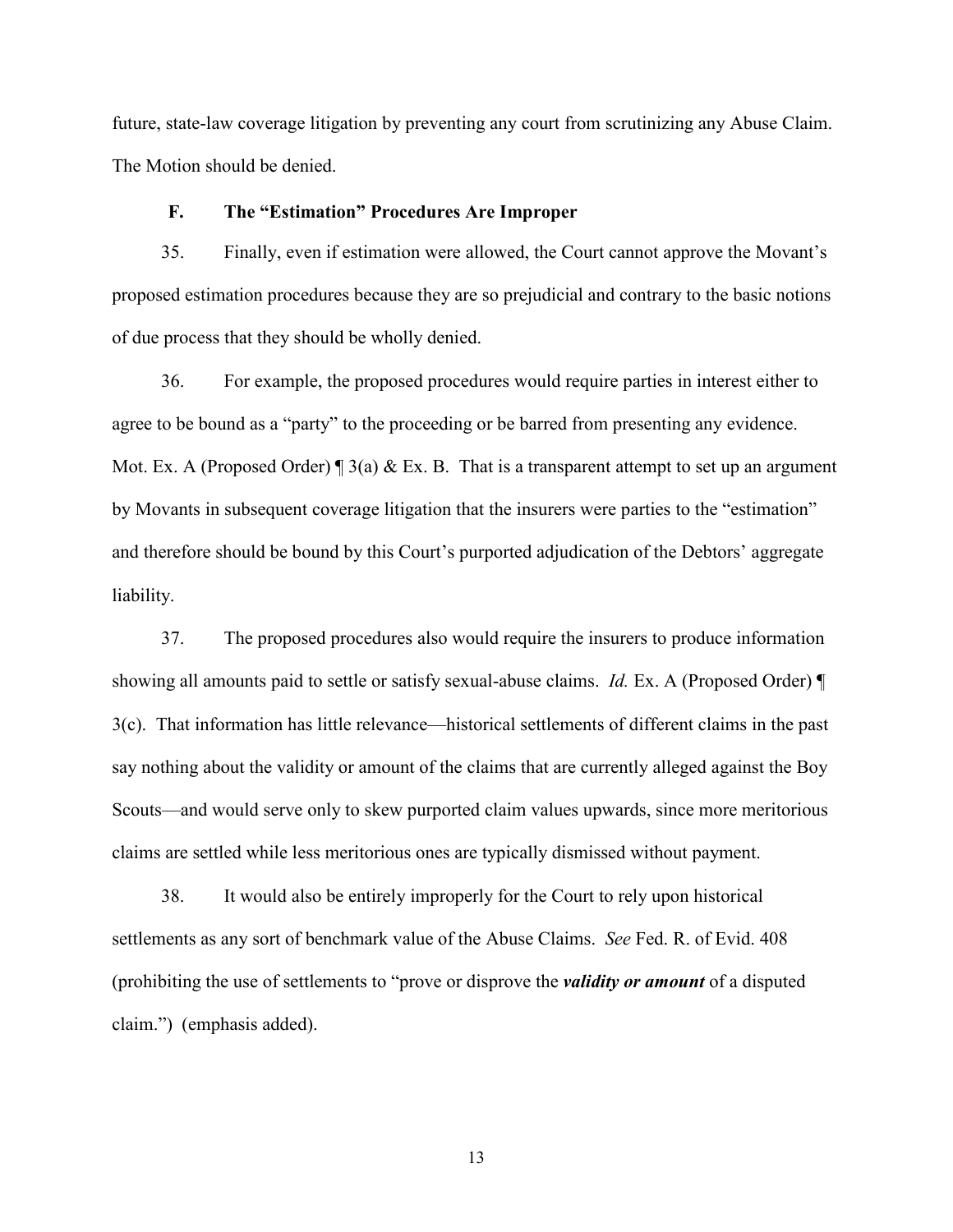39. Worse, the "estimation" procedures would limit discovery solely to a purportedly "representative sample of claimants" cherry-picked by the Movants, while the insurers would be denied any right to object to Movants' sample or to propose their own sample. *Id.* ¶ 3(d). And all fact and expert discovery would be completed in a mere two months, with all trial motions, motions in limine and the like completed within a few weeks after that. *Id.* ¶ 3(d)-(j).

40. Finally, this court does not have jurisdiction to estimate claims for purposes of distribution to the holder of that claim in bankruptcy. The Judicial Code makes clear that such a proceeding is non-core and may not be decided by the bankruptcy court. The bankruptcy court lacks the authority to try the Abuse Claims under 28 U.S.C. § 157(b)(5), which provides that the "district court shall order that personal injury tort and wrongful death claims shall be tried in the district court." To the extent that the Movants' estimation or any estimation proposed by the Debtor will involve the trial of any individual Abuse Claim within the meaning of section 157(b)(5) or to estimate claims for purposes of distribution Century further objects that the Bankruptcy Court lacks jurisdiction to do so.

#### **CONCLUSION**

For the foregoing reasons, Century respectfully request that the Court deny the Motion and enter such other relief as the Court deems proper.